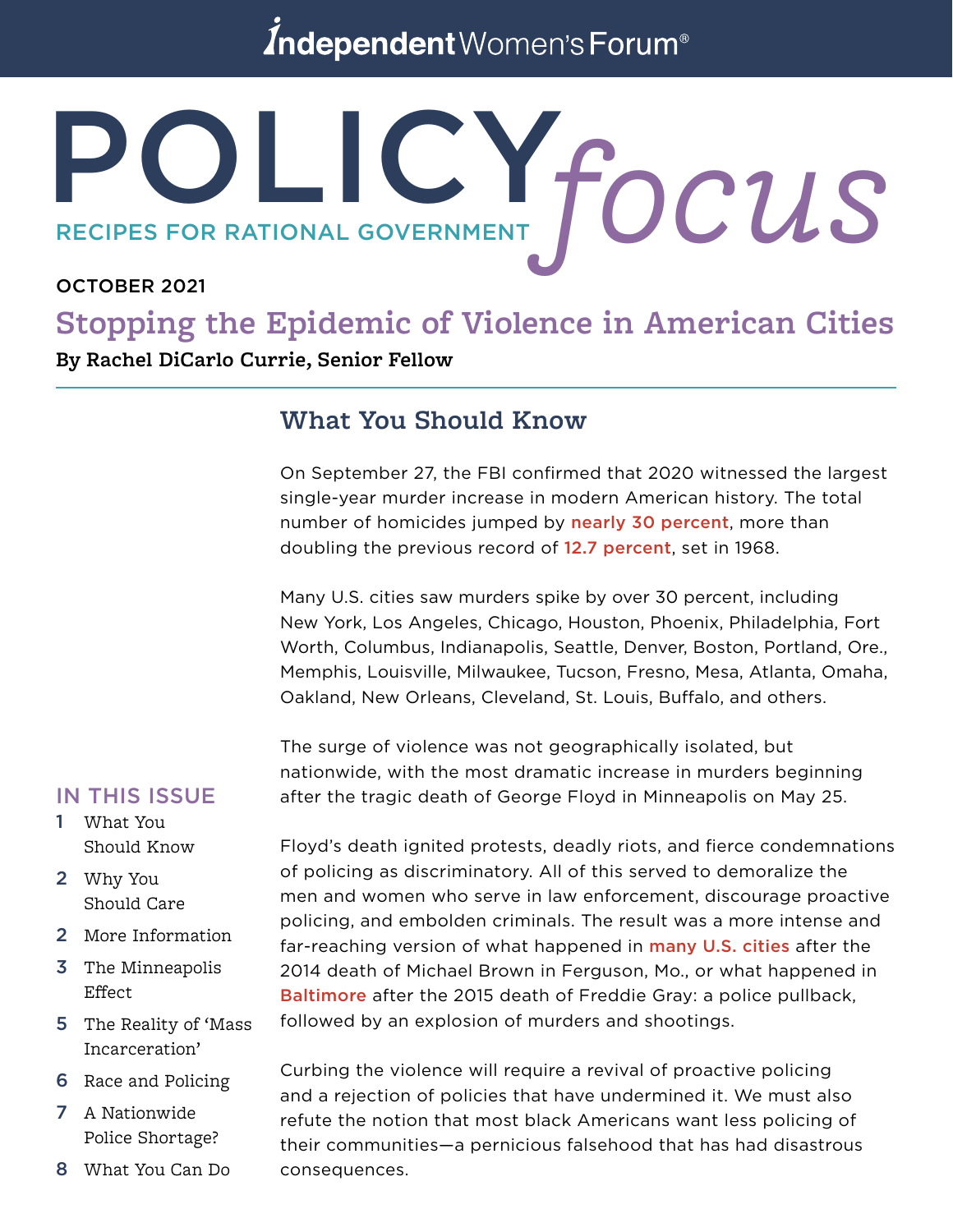#### **Why You Should Care**

Soaring violence has devastated many of the poorest, most vulnerable neighborhoods in our cities. Some analysts have tried to downplay the problem, reminding us that the overall U.S. violent-crime rate remains well below its **[early-1990s peak](https://www.disastercenter.com/crime/uscrime.htm)**. But that is small comfort to people whose families and communities have been ravaged by murders and shootings. The numbers from 2020 and 2021 signify an ongoing crisis in urban areas across the country:

- Cities set records. In 2020, several cities—includin[g](https://abc6onyourside.com/news/local/columbus-breaks-homicide-record-in-2020-as-loved-ones-mourn-their-losses) [Columbus](https://abc6onyourside.com/news/local/columbus-breaks-homicide-record-in-2020-as-loved-ones-mourn-their-losses), [Indianapolis](https://www.wthr.com/article/news/crime/indianapolis-leaders-outline-plans-to-prevent-and-reduce-violent-crime/531-f6a724d2-48e3-4886-b5b8-6ba2177806ec), [Memphis](https://www.wreg.com/news/city-of-memphis-ends-2020-with-record-number-of-homicides/)[,](https://www.courier-journal.com/story/news/crime/2021/01/01/louisville-violence-173-homicides-and-few-answers-record-year/6540016002/) [Louisville](https://www.courier-journal.com/story/news/crime/2021/01/01/louisville-violence-173-homicides-and-few-answers-record-year/6540016002/), [Milwaukee](https://www.jsonline.com/story/news/2021/01/01/milwaukees-historic-year-violence-ends-189-homicide-victims/4073606001/), and [Kansas City, Mo.](https://www.kctv5.com/news/comparing-kansas-city-s-homicide-rate-to-the-rest-of-the-country/article_5628b442-4ae4-11eb-8c5d-cb24ad9be115.html)—each set an all-time record for aggregate homicides. Meanwhile, [St. Paul](https://www.twincities.com/2021/01/02/in-heartbreaking-year-34-homicides-in-st-paul-match-most-on-record-in-the-city/) tied its all-time record; [Philadelphia](https://www.inquirer.com/news/philadelphia-gun-violence-homicides-shootings-pandemic-2020-20210101.html) finished one murder shy of its record; and [Cleveland](https://www.cleveland.com/metro/2021/01/its-like-war-numbers-cleveland-endures-worst-homicide-rate-in-recent-history-in-2020.html) and [St. Louis](https://www.stltoday.com/news/local/crime-and-courts/st-louis-homicide-rate-in-2020-highest-in-50-years-with-262-killings/article_b3c323a7-bc38-55bc-812b-08990b0eb289.html#:~:text=Louis) both posted their highest murder rate in modern history. At 87 per 100,000 residents, the murder rate in St. Louis reached a level we normally associate with war zones or [gang-ravaged countries in Central America](https://insightcrime.org/news/brief/honduras-murder-rate-set-to-soar-to-86-per-100000/).
- High levels of violence have continued in 2021. Through the first half of the year, total homicides were up by a combined [21 p](https://majorcitieschiefs.com/wp-content/uploads/2021/08/MCCA-Violent-Crime-Report-2021-and-2020-Midyear.pdf)ercent in 66 of America's largest police jurisdictions, according to the Major Cities Chiefs Association. More recent data show that, as of mid-October, murders were up by [45](https://www.cabq.gov/police/crime-statistics) percent in Albuquerque, [36](https://www.eastbaytimes.com/2021/10/07/15-year-old-girl-killed-in-oakland-equaling-2020-homicide-total-of-109/) percent in Oakland, [31](https://www.eastbaytimes.com/2021/10/07/15-year-old-girl-killed-in-oakland-equaling-2020-homicide-total-of-109/) percent in Columbus, [29 p](https://www.fox26houston.com/news/deadly-weekend-in-houston-leaves-11-people-dead-13-injured)ercent in Houston, and [24](https://spectrumnews1.com/ky/louisville/news/2021/10/13/louisville-public-safety-town-hall-addresses-gun-violence) percent in Louisville. Shootings in Portlan[d](https://www.portlandoregon.gov/police/81203) **[skyrocketed](https://www.portlandoregon.gov/police/81203)** from 388 i[n](https://katu.com/news/local/portland-passes-grim-milestone-of-1000-shootings-in-2021) 2019 to 891 in 2020. There have already been more [than 1,000](https://katu.com/news/local/portland-passes-grim-milestone-of-1000-shootings-in-2021) in 2021. "This is the most violent time in my career," a 24-year veteran of the Portland Police Bureau [told](https://www.kptv.com/news/most-violent-time-in-my-career-portland-police-says-we-could-surpass-record-number-of/article_8cf6d63e-1c26-11ec-86cf-73b14cada160.html) a local news outlet in September. "This is the highest level of gun violence I've seen."
- An appalling number of gunshot victims have been children or teenagers. "Since 2020," *Time* recently [reported](https://time.com/6095664/children-killed-in-shootings-pandemic/), "children's hospitals have been dealing with a record surge in shooting patients, with many on track to eclipse their previous totals." Last year, the number of people under the age of 18 killed in gun violence increased by [39 p](https://www.gunviolencearchive.org/past-tolls)ercent, according to the nonprofit Gun Violence Archive. This year, the number killed will likely b[e](https://www.gunviolencearchive.org/) [even larger](https://www.gunviolencearchive.org/). In Chicago alone, no fewer than [16 children age 15 or younger](https://chicago.suntimes.com/2021/9/7/22661103/chicago-more-murders-shootings-than-2019-violence-up-in-neighborhoods) had been shot to death as of September 7, according to the *Chicago Sun-Times*.

#### **More Information**

What happened to George Floyd was outrageous, and we should continue demanding accountability for police officers who abuse their power. There's no question that many cops need better training on how to handle potentially combustible situations. Yet the relentless campaign to demonize and hamstring American law enforcement has been a catastrophe, especially for people who live in disadvantaged communities.

Just look at Minneapolis, which suffered days of arson, looting, and other violence after Floyd died, followed by months in which local [o](https://www.washingtonpost.com/national/minneapolis-city-council-votes-to-cut-millions-from-police-budget-amid-record-crime-rates/2020/12/10/af3f14ee-3a8c-11eb-bc68-96af0daae728_story.html)fficials **[denounced](https://minnesota.cbslocal.com/2020/06/07/minneapolis-city-council-announces-intent-to-dismantle-mpd/)** and tried to **[defund](https://www.washingtonpost.com/national/minneapolis-city-council-votes-to-cut-millions-from-police-budget-amid-record-crime-rates/2020/12/10/af3f14ee-3a8c-11eb-bc68-96af0daae728_story.html)** their police force.

**Yet the relentless campaign to demonize and hamstring American law enforcement has been a catastrophe, especially for people who live in disadvantaged communities.**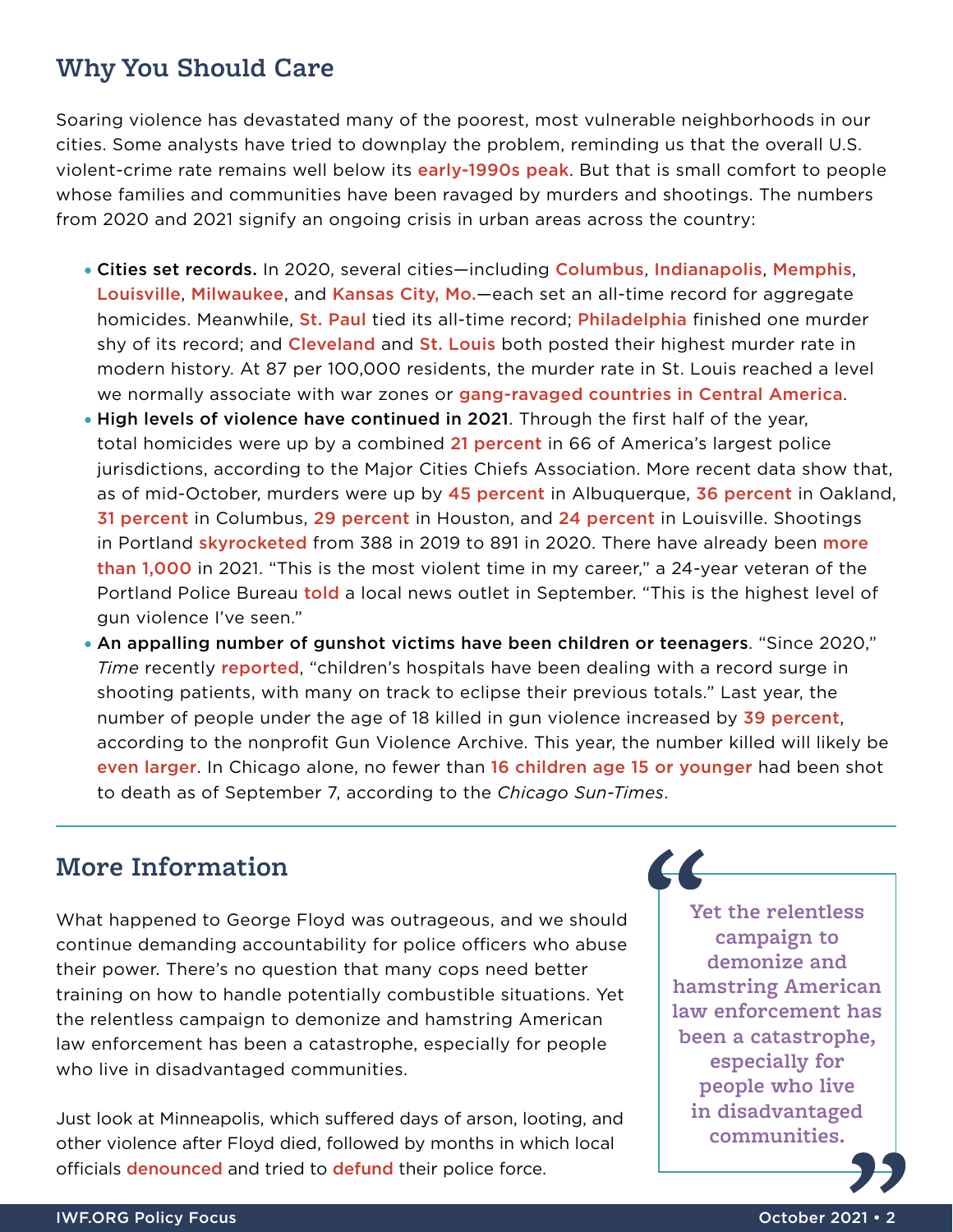In response to being **[abandoned and vilified](https://www.startribune.com/policing-and-mental-health-why-i-am-one-of-many-former-mpd-officers/600019128/?refresh=true)** by the political class, Minneapolis cops felt they no longer had the support necessary to do proactive policing (i.e., policing that attempts to prevent crime before it happens). So they adopted "what amounts to a hands-off approach to everyday lawbreaking," according to a Reuters *[investigation](https://www.reuters.com/investigates/special-report/usa-policing-minneapolis/)*. For example, officers stopped far fewer people on the street for acting suspicious, and they pulled over far fewer cars for traffic violations.

The [results](https://lims.minneapolismn.gov/Download/File/4863/CommunitySafetyUpdate.pdf) were all too predictable: In 2020 as a whole, citywide murders increased by 71 percent, the number of shooting victims increased by 105 percent, and carjackings increased by 301 percent.

"Although violent crime was trending upward through the first half of the [year], it really took off after May 25, when Floyd died," the *Minneapolis Star Tribune* has [noted](https://www.startribune.com/minneapolis-violent-crimes-soared-in-2020-amid-pandemic-protests/600019989/). Through the [first](https://kstp.com/news/surge-in-minneapolis-violence-includes-over-900-rounds-gunshots-fired-from-automatic-weapons-in-2021/6255659/)  [nine months](https://kstp.com/news/surge-in-minneapolis-violence-includes-over-900-rounds-gunshots-fired-from-automatic-weapons-in-2021/6255659/) of 2021, murders were up by another 16 percent, the number of shooting victims was up by 26 percent, and carjackings were up by 35 percent.

While Minneapolis was ground zero for the urban mayhem of 2020, many other cities went through the same cycle: Rioting and anti-cop agitation precipitated a police pullback, which precipitated a sharp uptick in murders and shootings.

In that sense, the costs of the riots go well beyond the people who were [killed or injured](https://www.foxnews.com/media/ny-times-ignores-18-deaths-2-billion-damage-gop-bills) and the property that was damaged [or destroyed](https://nypost.com/2020/09/16/riots-following-george-floyds-death-could-cost-up-to-2b/) in the riots themselves. We must also include the massive, sustained increase in violence that followed. By the end of 2020, murders had spiked by more than 30 percent for the year in New York, Los Angeles, Chicago, Houston, Phoenix, Philadelphia, Fort Worth, Columbus, Indianapolis, Seattle, Denver, Boston, Portland, Ore., Memphis, Louisville, Milwaukee, Tucson, Fresno, Mesa, Atlanta, Omaha, Oakland, New Orleans, Cleveland, St. Louis, Buffalo, and other cities.

#### **The Minneapolis Effect**

More than six years ago, Manhattan Institute scholar Heather Mac Donald popularized the term "[Ferguson Effect](https://www.wsj.com/articles/the-new-nationwide-crime-wave-1432938425)" to describe the police pullback and subsequent increase in violent crime that followed the August 2014 death of Michael Brown and riots in Ferguson, Mo.

The events in Ferguson became a rallying cry for anti-police activists, who insisted that Officer Darren Wilson had shot Brown while he was trying to surrender. In March 2015, the Obama Justice Department announced a very different conclusion: "Given that Wilson's account is corroborated by physical evidence and that his perception of a threat posed by Brown is corroborated by other eyewitnesses," it said in a [report](https://www.justice.gov/sites/default/files/opa/press-releases/attachments/2015/03/04/doj_report_on_shooting_of_michael_brown_1.pdf), "there is no credible evidence that Wilson willfully shot Brown as he was attempting to surrender or was otherwise not posing a threat."

By that point, however, the myth of Ferguson had supercharged the Black Lives Matter movement, fueled a poisonous backlash against police officers, and made many officers

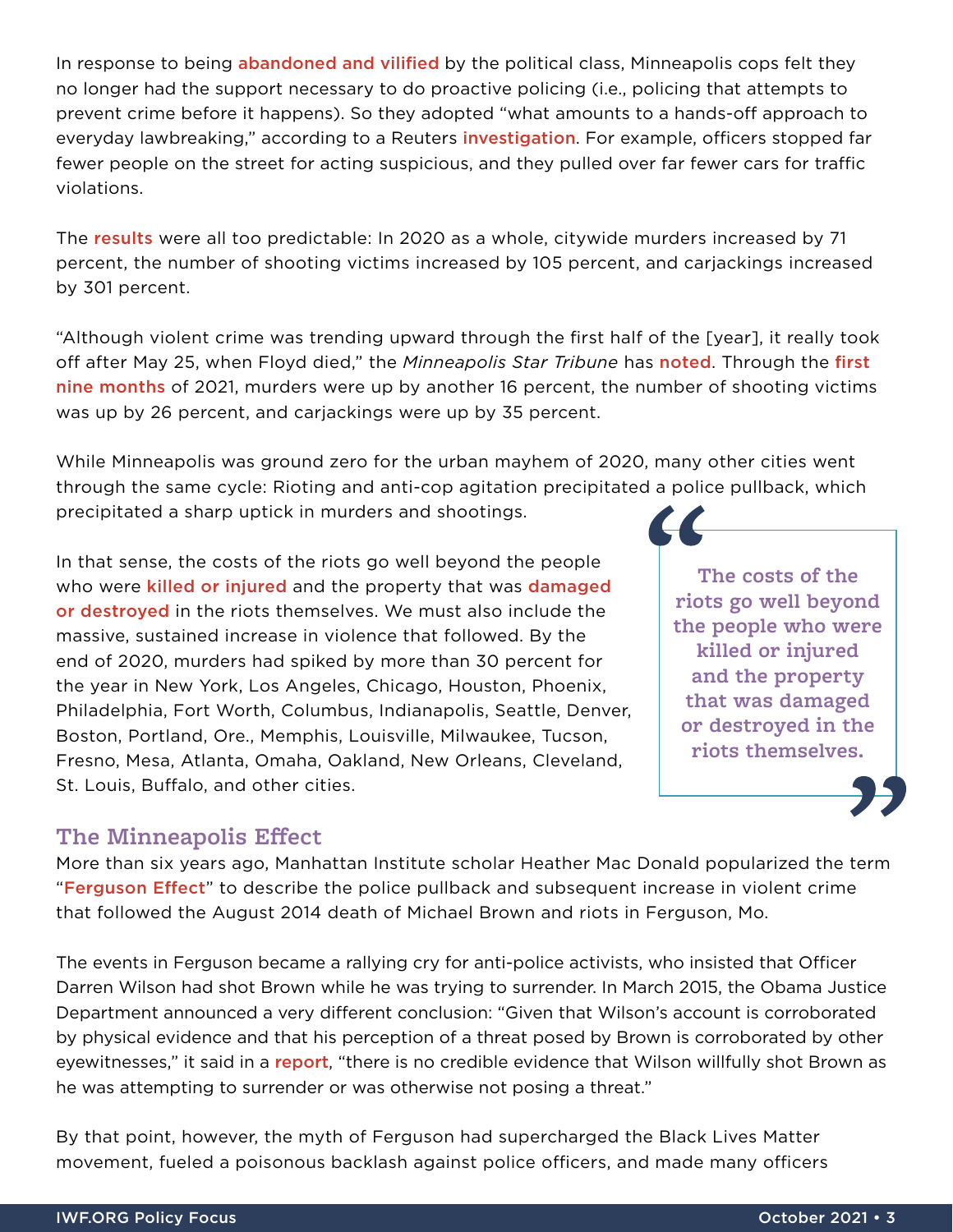reluctant to engage in **[proactive policing](https://www.city-journal.org/html/critics-proactive-policing-are-wrong-15625.html)**. Criminals exploited the vacuum and unleashed a swell of violence in *[cities across the country](https://fivethirtyeight.com/features/u-s-cities-experienced-another-big-rise-in-murder-in-2016/)*. Between 2014 and 2016, both the number and rate of murders in the United States jumped by [23](https://www.disastercenter.com/crime/uscrime.htm) percent.

Speaking at the University of Chicago Law School in October 2015, then-FBI Director James Come[y](https://www.fbi.gov/news/speeches/law-enforcement-and-the-communities-we-serve-bending-the-lines-toward-safety-and-justice) [said](https://www.fbi.gov/news/speeches/law-enforcement-and-the-communities-we-serve-bending-the-lines-toward-safety-and-justice) he had "a strong sense" that the Ferguson Effect was real. "Most of America's 50 largest cities have seen an increase in homicides and shootings this year, and many of them have seen a huge increase," Comey observed. "I do have a strong sense that some part of the explanation is a chill wind blowing through American law enforcement over the last year. And that wind is surely changing behavior."

Something similar happened after the 2020 riots—only this time, the increase in violence has been much larger and more widespread.

Many journalists continue to blame the murder spike on COVID-19, as if the stress of the lockdowns and economic disruption prompted Americans to lash out in homicidal rage. The protracted lockdowns, and especially the protracted school closures, were clearly a mistake. But they don't come close to explaining the eruption of bloodshed.

According to a **[study](https://build.neoninspire.com/counciloncj/wp-content/uploads/sites/96/2021/07/Year-End-Crime-Update_Designed.pdf)** of 34 U.S. cities by crime researchers Richard Rosenfeld and Ernesto Lopez of the University of Missouri-St. Louis and Thomas Abt of the Council on Criminal Justice, the historic spike in murders did *not* begin at the height of the lockdowns in late March, April, or early May. It began after the death of George Floyd.

**The protracted lockdowns, and especially the protracted school closures, were clearly a mistake. But they don't come close to explaining the eruption of bloodshed.**

"Homicide rates were higher during every month of 2020 relative to rates from the previous year," Rosenfeld, Lopez, and Abt noted. "That said, rates increased significantly in June, well after the pandemic began, coinciding with the death of George Floyd and the mass protests that followed."

Again, the key drivers appear to be a reduction in proactive policing and a newfound sense of impunity among criminals.

"A close analysis of the emerging crime patterns suggests that American cities may be witnessing significant declines in some forms of policing, which in turn is producing the homicide spikes," University of Utah law professor Paul Cassell [wrote](https://papers.ssrn.com/sol3/papers.cfm?abstract_id=3690473) last year. "Crime rates are increasing only for a few specific categories—namely homicides and shootings. These crime categories are particularly responsive to reductions in proactive policing. The data also pinpoint the timing of the spikes to late May 2020, which corresponds with the death of George Floyd while in police custody in Minneapolis and subsequent anti-police protests protests that likely led to declines in law enforcement."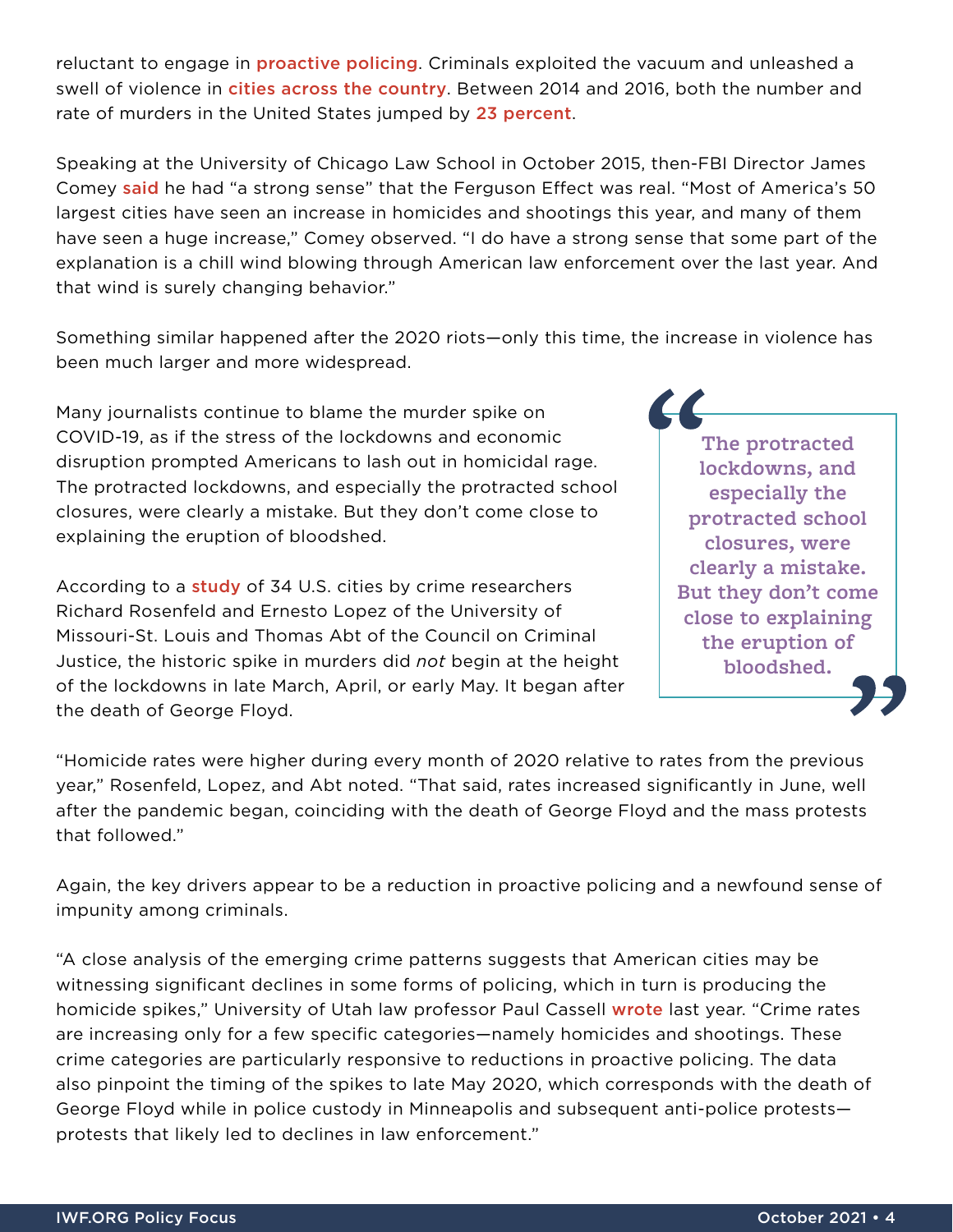In St. Louis, for example, murders were actually below 2019 levels through the first several months of the year, before skyrocketing in June and July.

"By the end of May 2020, we were down five UCR [Uniform Crime Reporting] homicides Year-To-Date, compared to 2019, and things seemed to be trending in the right direction," St. Louis Police Commissioner John Hayden [wrote](https://www.slmpd.org/images/2020_Annual_Report.pdf) in the department's 2020 annual report. "Unfortunately, by the end of July our UCR homicide numbers rose to 30 more than the same time in 2019."

In New York, murders and shooting incidents were up by only about [4 percent and 5](https://www1.nyc.gov/site/nypd/news/p0504a/nypd-citywide-crime-statistics-april-2020) percent, respectively, through the end of April 2020. By the end of July, they were up by 30 percent [and 72](https://www1.nyc.gov/site/nypd/news/p0803a/nypd-citywide-crime-statistics-july-2020) percent.

In Chicago, murders and shootings were up by about 8 percent and [16 p](https://www.nbcchicago.com/news/local/overall-chicago-crime-down-30-in-april-police-say/2264894/)ercent, respectively, through the first four months of 2020. By the end of July, they were up by [51 percent and 47](https://abc7chicago.com/chicago-crime-shootings-weekend-violence-murders/6346844/) percent.

Of course, plenty of additional factors have contributed to the violence. Progressive bail "[reforms](https://nypost.com/2021/04/21/new-yorks-bail-laws-keep-putting-criminals-back-out-on-the-street/)" have made it more difficult to keep criminals behind bars while they await trial. Some cities have also witnessed a steep decline in felony prosecutions, thanks to [left-wing district attorneys](https://www.city-journal.org/larry-krasner-district-attorney-presides-over-philadelphia-homicide-spike). Police departments from New York to Minneapolis to Seattle are grappling with a flood of departures and retirements. And the decision by many cities to [slash police funding](https://www.wsj.com/articles/cities-reverse-defunding-the-police-amid-rising-crime-11622066307) amid a crime explosion surely exacerbated the problem.

**Still, the timing of the 2020 homicide surge indicates that some type of Minneapolis Effect was the main cause—which means, in turn, that proactive policing is the main solution.**

Still, the timing of the 2020 homicide surge indicates that some type of Minneapolis Effect was the main cause—which means, in turn, that proactive policing is the main solution.

#### **The Reality of 'Mass Incarceration'**

To help boost and maintain support for proactive policing, we must debunk some popular misconceptions about the criminal-justice system—especially "mass incarceration."

Many progressives seem to believe that the enormous growth of America's prison population from the 1970s through the 2000s was driven primarily by the so-called War on Drugs. In fact, it was driven primarily by the enormous rise in violent crime from the 1960s through the 1990s. Between 1961 and 1991, America's violent-crime rate increased b[y](https://www.disastercenter.com/crime/uscrime.htm) [380 p](https://www.disastercenter.com/crime/uscrime.htm)ercent, with the murder rate increasing by [104](https://www.disastercenter.com/crime/uscrime.htm) percent.

But aren't U.S. prisons disproportionately filled with nonviolent drug offenders? Not even close. Before COVID, violent offenders represented 55 percent of all sentenced state prisoners, whereas drug offenders represented only 14 percent, according to the **Bureau of Justice** [Statistics](https://bjs.ojp.gov/content/pub/pdf/p19.pdf) (BJS).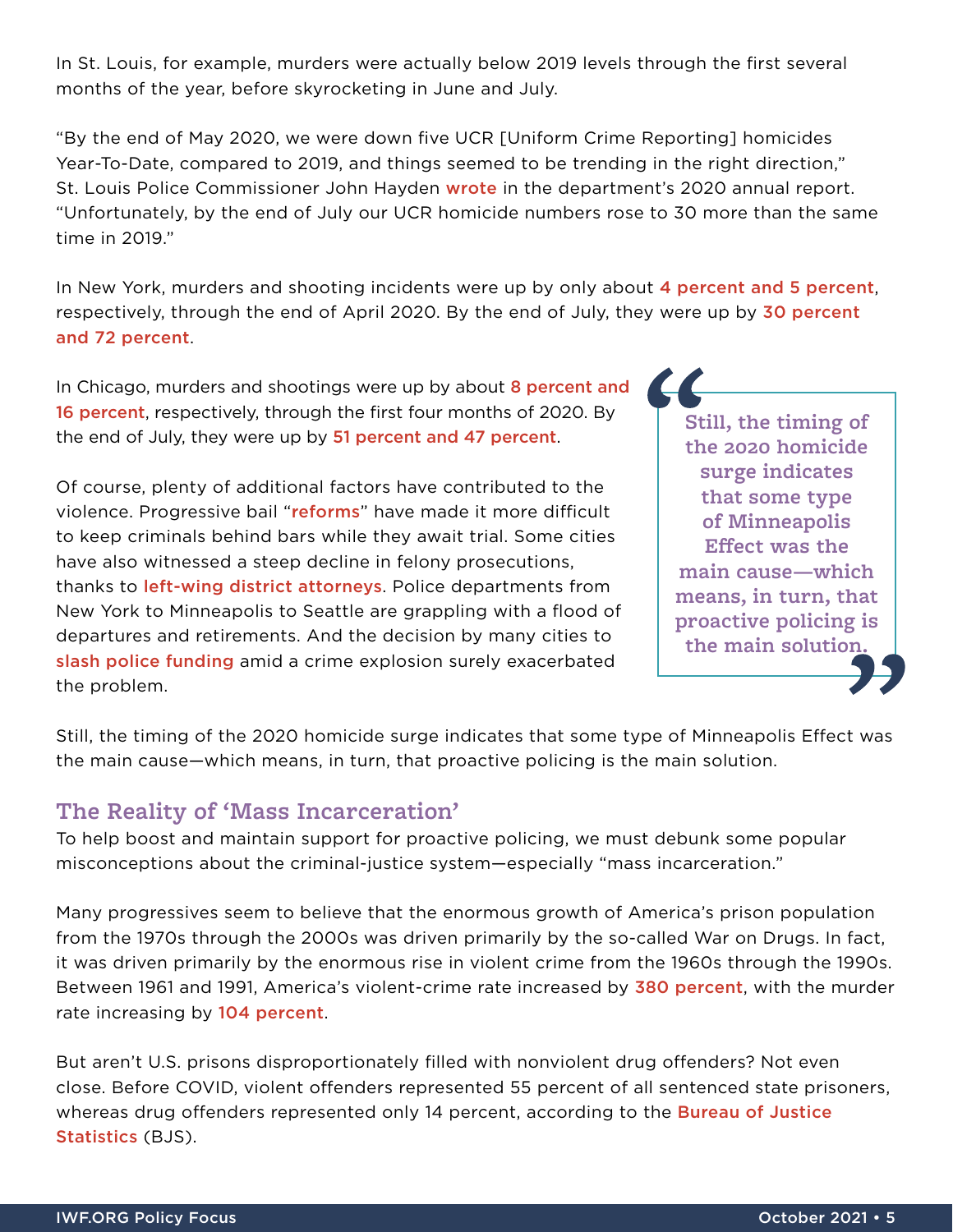Those figures actually *understate* the share of violent criminals in state prisons, because many prisoners sentenced for a drug offense have also committed other crimes. As Fordham University law professor John Pfaff ha[s](https://www.washingtonpost.com/outlook/five-myths/five-myths-about-prisons/2019/05/16/953304ea-7759-11e9-b3f5-5673edf2d127_story.html) [written](https://www.washingtonpost.com/outlook/five-myths/five-myths-about-prisons/2019/05/16/953304ea-7759-11e9-b3f5-5673edf2d127_story.html) in the *Washington Post*, "If someone is arrested for a violent crime but ends up pleading guilty to a drug charge, his crime is classified as a nonviolent drug offense, even if the underlying incident—like a domestic violence case in which the victim won't testify—is the reason the prosecutor sought prison time."

It is true that, pre-COVID, drug offenders made up 46 percent of sentenced federal prisoners. But almost all of them (more than 99 percent) had been incarcerated for drug *trafficking* rather than possession, according to the BJS. Moreover, federal prisoners accounted for just 12 percent of all U.S. prisoners; state prisoners accounted for 88 percent.

Here's another important point: Just as the prison population ballooned along with violent crime in the 1970s, 1980s, and early 1990s, it also began *declining* when violent crime went down. As of 2019, the overall U.S. imprisonment rate was at its lowest level since 1995, and the black imprisonment rate was at its lowest level since 1989.

#### **Race and Policing**

Race is never far from the surface of discussions about crime, policing, and justice. The political debate over policing reform typically focuses on negative police interactions with black Americans. As [Heather Mac Donald](https://www.wsj.com/articles/the-myth-of-systemic-police-racism-11591119883) and others have shown, racial disparities in police interactions cannot be understood outside of racial disparities in crime rates and suspect behavior.

Meanwhile, far too little attention is given to how much blacks who make up a disproportionately large share of crime victims suffer when violence rises in response to more relaxed policing.

For example, in his 2016 book, *[The Rise and Fall of Violent](https://www.amazon.com/Rise-Fall-Violent-Crime-America/dp/159403835X)  [Crime in America](https://www.amazon.com/Rise-Fall-Violent-Crime-America/dp/159403835X)*, criminologist Barry Latzer points out that blacks made up a staggering 47 percent of all homicide victims between 1976 and 2005. They have also accounted for a disproportionate share of murder victims in 2020 and 2021.

**Meanwhile, far too little attention is given to how much blacks who make up a disproportionately large share of crime victims—suffer when violence rises in response to more relaxed policing.** 

 $\boldsymbol{\mathcal{U}}$ 

Unfortunately, anti-cop activists have fostered the idea that most blacks want less policing of their communities. Recent polls tell a very different story.

A Gallup survey conducted in the summer of 2020 found that [81 p](https://news.gallup.com/poll/316571/black-americans-police-retain-local-presence.aspx?utm_source=tagrss&utm_medium=rss&utm_campaign=syndication)ercent of blacks want the police to spend either more time or the same amount of time in their area. In April 2021, [65](https://www.filesforprogress.org/datasets/2021/4/dfp-vox-police-reform.pdf)  percent of black likely voters told the liberal think tank Data for Progress that regular police patrols in their neighborhood would make them feel safer.

Likewise, in a Detroit Metro Area Communities Study survey conducted in June and July 2021, [45](https://detroitsurvey.umich.edu/wp-content/uploads/2021/09/DMACS-Detroiters-views-on-crime-and-policing_2021_09_14-1.pdf) percent of black Detroiters said that an increased police presence in their neighborhood would make them feel safer, while only 8 percent said it would make them feel less safe.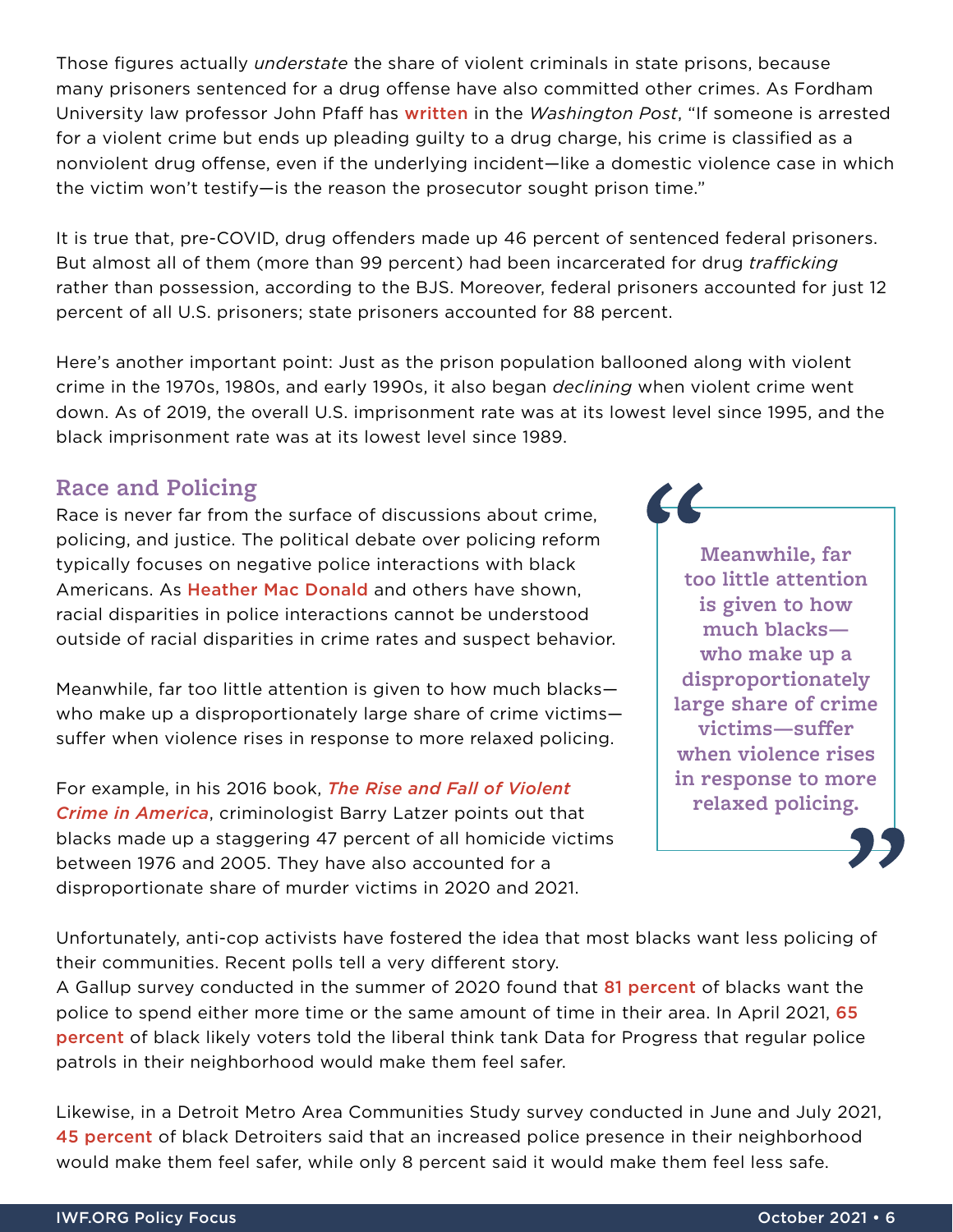Even more striking was a September 2021 Minnesota Poll of registered, likely voters in Minneapolis, which showed that [75 p](https://m.startribune.com/minnesota-poll-most-minneapolis-voters-want-reform-not-fewer-cops/600098569/?refresh=true&clmob=y&c=n)ercent of blacks oppose reducing the size of the city's police force.

#### **A Nationwide Police Shortage?**

Alarmingly, however, police forces across America are now facing a severe officer shortage—a shortage that threatens to intensify the epidemic of urban violence. This challenge has been exacerbated by COVID-19 vaccine mandates, w[h](https://www.npr.org/2021/10/19/1047140849/police-officers-unions-vaccine-mandates-covid-19)ich [many cops are resisting](https://www.npr.org/2021/10/19/1047140849/police-officers-unions-vaccine-mandates-covid-19).

Even before the death of George Floyd and the subsequent riots, police departments were struggling to recruit and retain officers. "It's not an exaggeration to say that the workforce crisis in policing is dire," declared a September 2019 [report](https://www.policeforum.org/assets/WorkforceCrisis.pdf) from the Police Executive Research Forum, highlighting the "triple threat" posed by "fewer applicants, more resignations, and a looming retirement bubble."

The events of 2020 took a heavy toll on officer morale. The New York Police Department saw more than 5,300 uniformed officers—about 15 percent of its total force—either resign or [file for retirement](https://nypost.com/2021/04/24/are-nypd-officers-rushing-to-retire-amid-citys-anti-cop-climate/), a[cc](https://abc11.com/raleigh-vaccine-mandate-first-responder-covid-city-of-freedom-to-choose/11141859/)ording [t](https://minnesotareformer.com/briefs/mpd-overtime-explodes-due-to-staffing-shortage/)o the *New York Post*. [Los Angeles](https://www.dailynews.com/2021/08/20/lapd-is-short-about-300-officers-but-the-chief-plans-to-fill-the-gap/), [Chicago](https://chicago.cbslocal.com/2021/10/11/chicago-police-department-manpower-shortage-burnout-retirements-low-applications/), [Seattle](https://komonews.com/news/local/seattle-polices-response-times-reach-over-60-minutes-as-staffing-shortages-continue), [Portland](https://www.newsweek.com/portland-sets-homicide-record-cops-struggle-budget-cuts-staff-shortage-1640482), [Louisville](https://www.wdrb.com/news/lmpd-no-longer-fully-staffing-most-special-events-amid-officer-shortage/article_895696d8-ebe1-11eb-b3fe-bb28abeef8fb.html), [Baltimore](https://www.baltimoresun.com/news/crime/bs-md-ci-cr-police-staffing-shortage-20210907-rdjc6os46rfadjzukccjy4hxka-story.html), [Raleigh](https://abc11.com/raleigh-vaccine-mandate-first-responder-covid-city-of-freedom-to-choose/11141859/), [Minneapolis](https://minnesotareformer.com/briefs/mpd-overtime-explodes-due-to-staffing-shortage/), and many other cities are dealing with similar problems.

Agency size alone is no substitute for proactive policing. Still, putting more cops on the street [helped reduce crime](https://www.brookings.edu/research/more-cops/) during the 1990s, and we clearly need more on the street today.

State and city lawmakers can do their part by delivering the resources that police agencies need. Congress can provide its own assistance through the Community Oriented Policing [Services](https://www.justice.gov/opa/pr/justice-department-awards-over-33-million-grants-advance-community-policing-efforts-across) program.

Most importantly, all policymakers can and should reject the anticop narrative and affirm their support for the kind of policing that saves lives.

**All policymakers can and should reject the anti-cop narrative and affirm their support for the kind of policing that saves lives.**